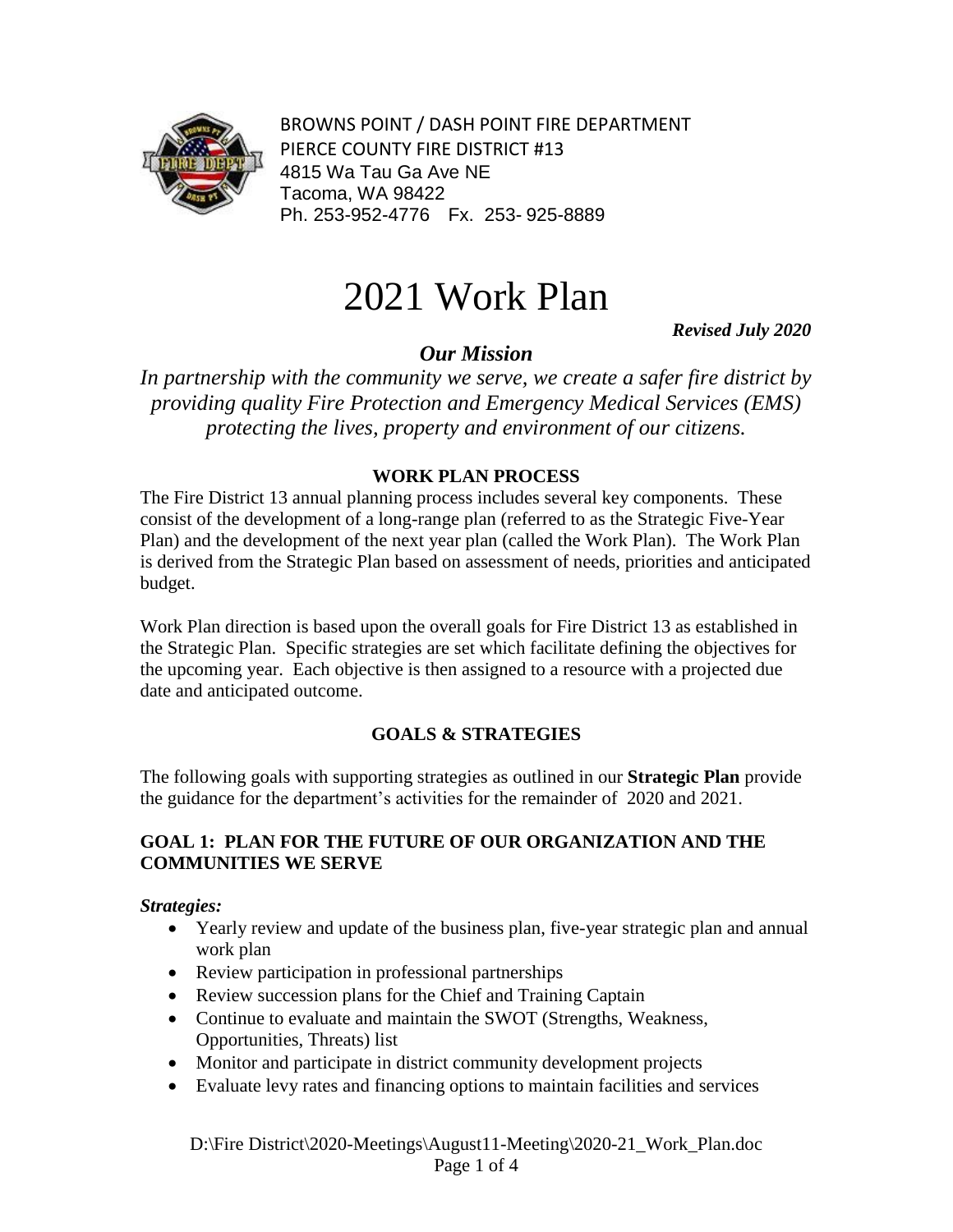## **GOAL 2: MANAGE COMMUNITY SERVICE THRU OUTREACH PROGRAMS AND COMMUNICATIONS**

*Strategies:*

- Provide community information via website and social media
- Participate in community activities
- Offer public education sessions for both children and adults

## **GOAL 3: EFFECTIVELY MANAGE RESOURCES**

*Strategies:*

- Update the fleet and equipment needs assessment, identifying replacements and upgrades needed
- Perform regular maintenance on all fleet and equipment
- Review and update the facility (station) assessment
- Maintain building facilities
- Monitor monthly expenses to budget

## **GOAL 4: EXPAND OPPORTUNITIES FOR OUR PERSONNEL**

*Strategies:*

- Assess paid and volunteer resource needs and turnover
- Review compensation plan
- Expand educational opportunities
- Provide mentoring and training to develop officers
- Continue to expand recruiting opportunities

#### **OBJECTIVES**

The following are the 2021 Work Plan Objectives. These objectives are divided by the goal and strategies they support.

#### **GOAL 1: PLANNING FOR THE FUTURE OF OUR ORGANIZATION AND THE COMMUNITIES WE SERVE**

**Objective 1:** Update the Business Plan, five-year Strategic Plan and annual Work Plan. Lead: Commissioner Noll Target Date: August 2020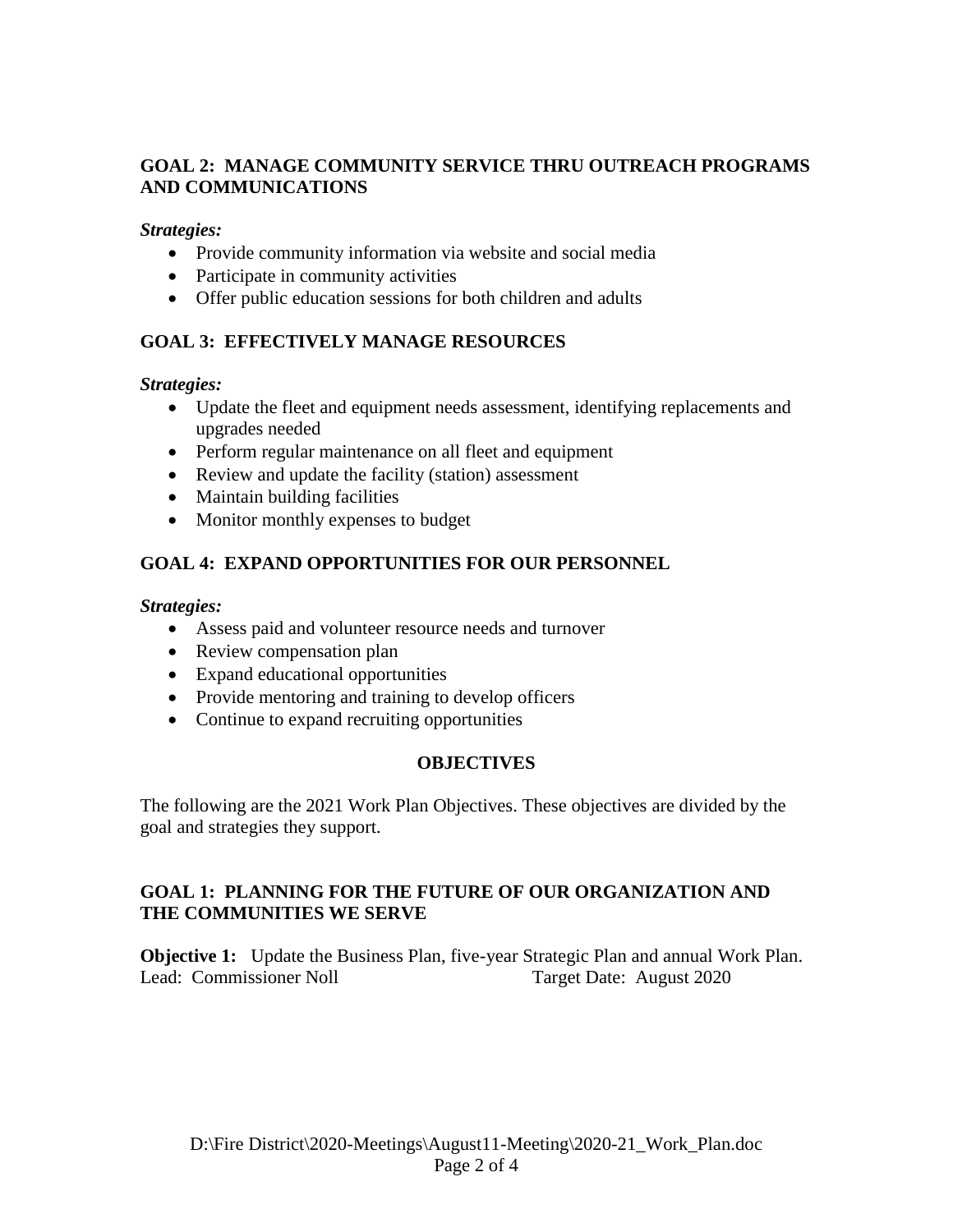**Objective 2:** Review participation in Fire District professional partnerships including Department Interlocal agreements. Lead: Chief Jim Wassall Target Date: January 2021

**Objective 3:** Review succession plan for the Chief and Training Captain. Lead: Commissioner Noll/Commissioner Zuluaga Target Date: April 2021

**Objective 4**: Continue to review and assess items related to SWOT (Strengths, Weakness, Opportunity, Threats) list. Lead: Commissioner Malone Target Date: April 2021

**Objective 5**: Monitor and participate in district community development projects, evaluating Town Center development service impact and identifying support requirements. Lead: Commissioner Zuluaga Target Date: Ongoing

**Objective 6:** Evaluate financing options with capital facilities and equipment needs. Lead: Commissioner Noll/Commissioner Zuluaga Target Date: Ongoing

#### **GOAL 2: MANAGE COMMUNITY SERVICE THRU OUTREACH PROGRAMS AND COMMUNICATIONS**

**Objective 1:** Provide information to our community via our website, social media or other public boards; invite community members to Commissioner Meetings, offer an ongoing article in local publications and encourage local organization participation. Lead: PIO Target Date: Ongoing

**Objective 2:** Maintain visibility by participating in community activities. Lead: Chief Jim Wassall Target Date: Ongoing

**Objective 3:** Offer public education sessions. Lead: Chief Jim Wassall Target Date: Ongoing

#### **GOAL 3: EFFECTIVELY MANAGE RESOURCES**

**Objective 1:** Review the fleet and equipment needs analysis, identifying upgrades and replacements needed, and perform regular maintenance on all fleet and equipment. Lead: Chief Jim Wassall Target Date: Ongoing

**Objective 2:** Complete a facility needs analysis, maintaining building facilities. Lead: Chief Jim Wassall Target Date: Ongoing